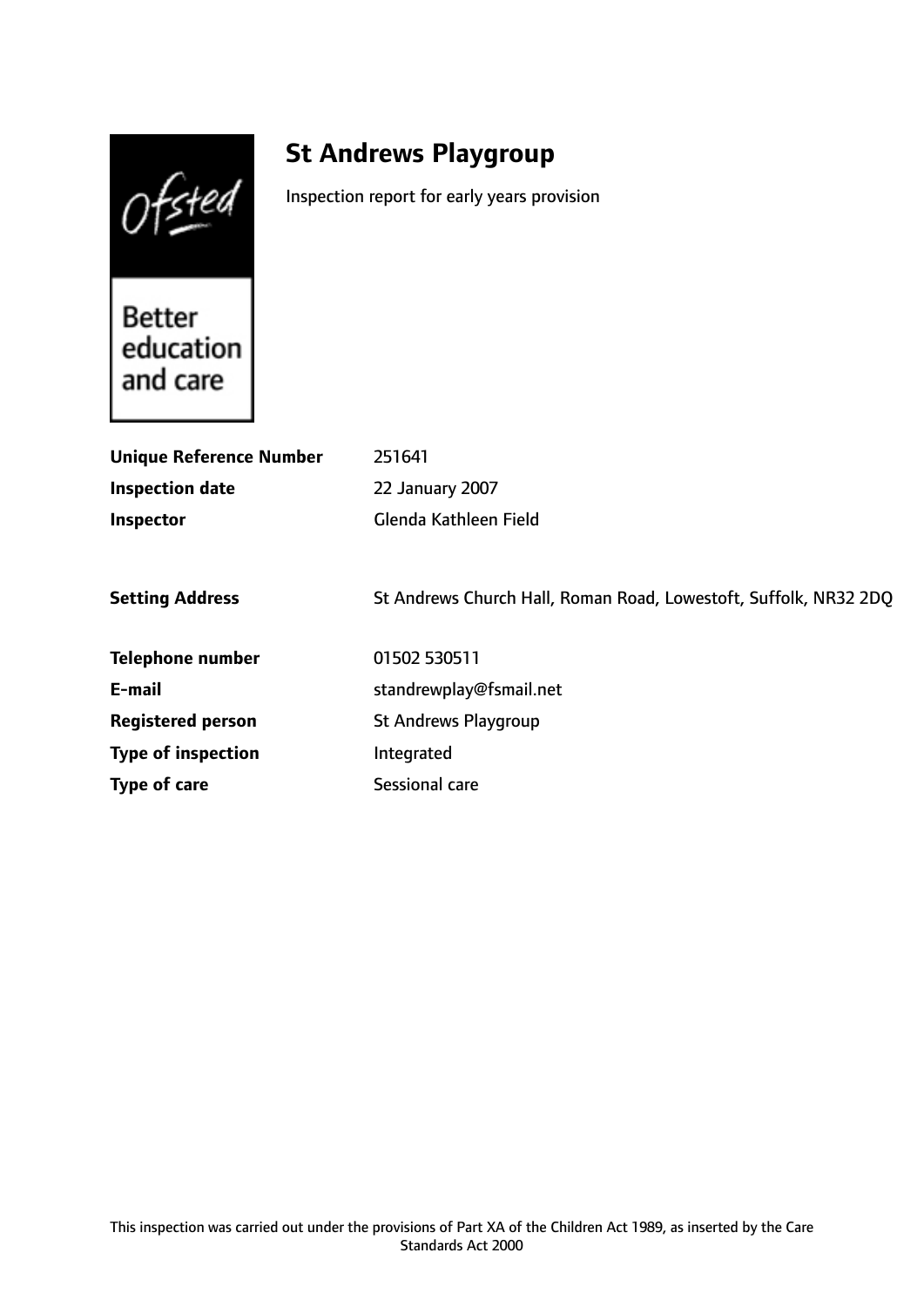# **ABOUT THIS INSPECTION**

The purpose of this inspection is to assure government, parents and the public of the quality of childcare and, if applicable, of nursery education. The inspection was carried out under Part XA Children Act 1989 as introduced by the Care Standards Act 2000 and, where nursery education is provided, under Schedule 26 of the School Standards and Framework Act 1998.

This report details the main strengths and any areas for improvement identified during the inspection. The judgements included in the report are made in relation to the outcomes for children set out in the Children Act 2004; the National Standards for under 8s day care and childminding; and, where nursery education is provided, the *Curriculum guidance for the foundation stage.*

The report includes information on any complaints about the childcare provision which Ofsted has received since the last inspection or registration or 1 April 2004 whichever is the later.

## **The key inspection judgements and what they mean**

*Outstanding: this aspect of the provision is of exceptionally high quality Good: this aspect of the provision is strong Satisfactory: this aspect of the provision is sound Inadequate: this aspect of the provision is not good enough*

For more information about early years inspections, please see the booklet *Are you ready for your inspection?* which is available from Ofsted's website: *www.ofsted.gov.uk.*

## **THE QUALITY AND STANDARDS OF THE CARE AND NURSERY EDUCATION**

On the basis of the evidence collected on this inspection:

The quality and standards of the care are good. The registered person meets the National Standards for under 8s day care and childminding.

The quality and standards of the nursery education are satisfactory.

## **WHAT SORT OF SETTING IS IT?**

St Andrews Playgroup are a committee run group and meet in St Andrew's Church Hall which is situated close to the town centre of Lowestoft. The group serves the local community. Sessions operate during term time only Monday to Friday from 9.00 to 11.30 and Tuesday and Friday afternoons from 12.15 to 14.45. A secure outside play area is available.

There are currently 41 children on roll, of these 40 are in receipt of funding for nursery education. The setting currently supports a number of children with learning difficulties. The setting receive support from the Early Years Daycare Partnership (EYDCP) and are members of the Pre-school Learning Alliance.

The setting employs 9 members of staff, of whom 7 hold a relevant qualification and 1 member of staff is working towards a qualification.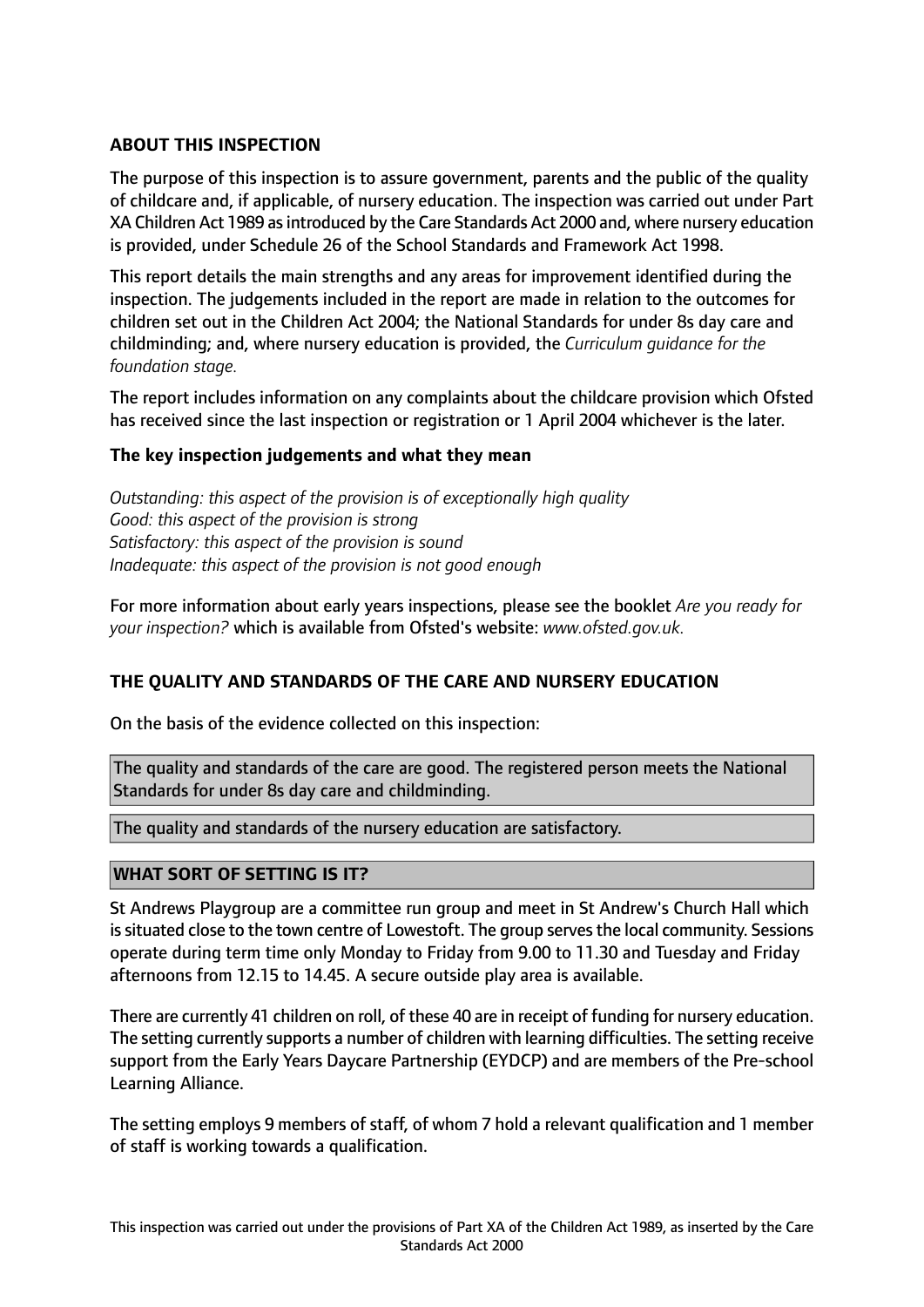# **THE EFFECTIVENESS OF THE PROVISION**

## **Helping children to be healthy**

The provision is good.

Children stay healthy because staff follow current and appropriate environmental health and hygiene guidelines, for example, staff clean tables with anti-bacterial spray prior to snack time. Children are learning the importance of good health practices through the regular routines of the setting. Children's well-being is further promoted because staff are well informed about any care issues they may have and all the required documentation and consents are in place to support this. Should a child become unwell whilst attending the setting, appropriate measures are in place to support them until their parent or carer arrives to collect them.

Children's dietary needs are met through the provision of a good range of healthy snacks. They are able to choose from a wide range of fresh and dried fruit, cheese, ham, toast and malt loaf. Children are able to satisfy their own needs should they feel thirsty, by the provision of drinking water which they can independently access throughout the session.

Children's physical needs are very well supported. They are able to move round the hall freely from one activity to another and enjoy rolling and catching balls, or scoring a goal in the miniature basketball net. They enjoy playing inside games such as 'Jack jumped over the candlestick', showing their skills at throwing bean bags into large hoops and using the slide. Children have access to an outside area where they enjoy ride-on toys, parachute games, tunnels, balancing on small stilts and running and jumping. Children are able to practise their small physical skills through using scissors, pencils, brushes, and threading items. They use malleable materials such as dough to pinch and roll with their fingers and hands.

## **Protecting children from harm or neglect and helping them stay safe**

The provision is good.

Children are cared for in a welcoming, safe and very secure environment. Children are kept safe by effective procedures in place such as the good routines for their arrival and departure, the effective monitoring of all visitors to the setting and the carrying out of regular risk assessments. The available space enables children to move freely around the setting and experience a good range of activities to promote their overall development. Children are beginning to understand about keeping themselves and others safe when staff talk to them about walking inside, and picking up toys so others do not trip over them. Children are also learning how to keep themselves safe in an emergency by the practising of fire drills.

Children have access to a wide range of resources and activities which meets their needs in all areas of their development. These are easily accessible from low-level storage containers and child-size tables, children are able to self-select resources and gain independence through making appropriate choices.

Children's welfare is effectively safeguarded and promoted as staff have completed child protection training and all have sound knowledge of the signs of abuse and neglect. The setting has a comprehensive policy in place detailing their responsibilities in protecting children, which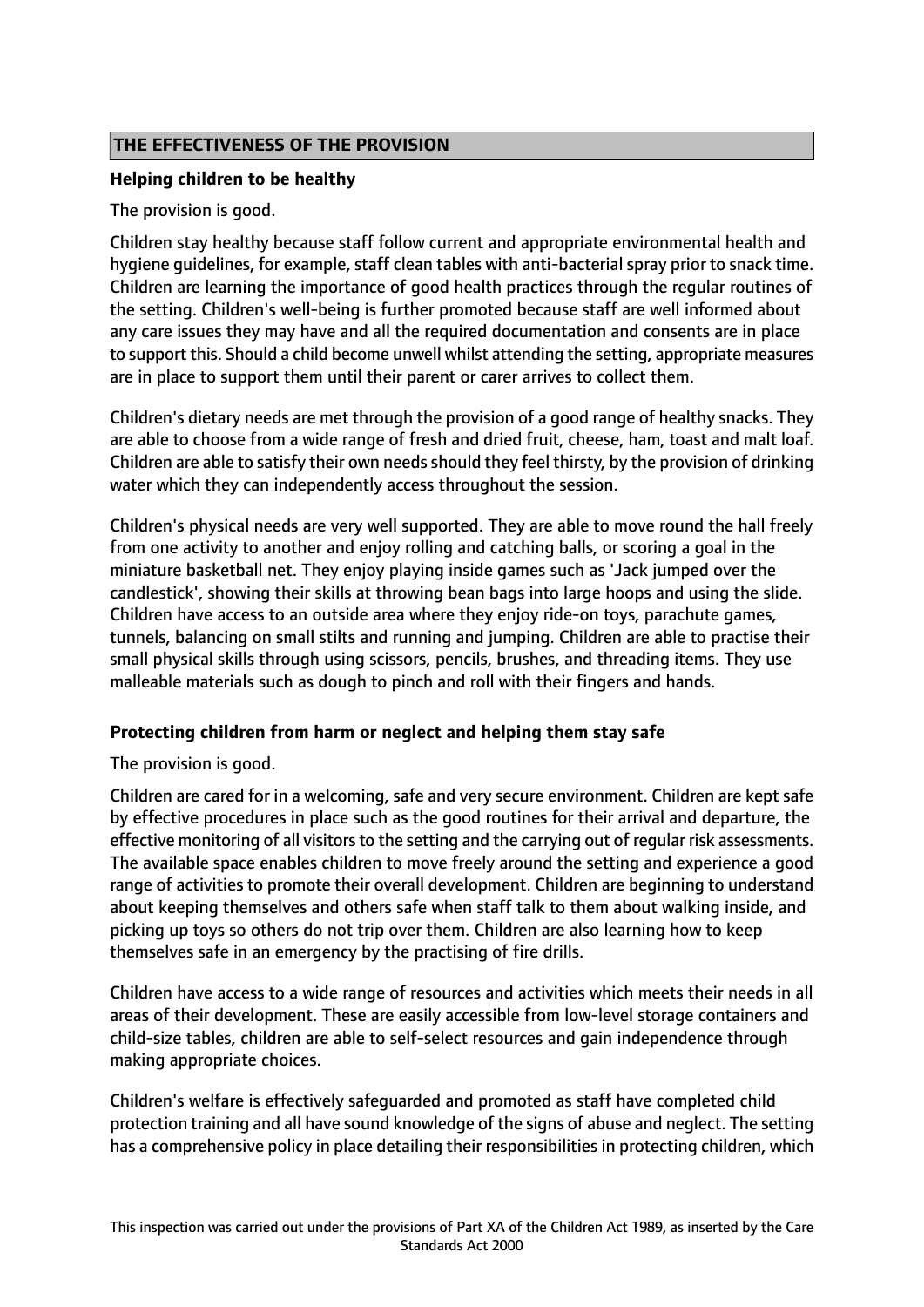includes a procedure to be followed for any allegations made against staff or volunteers. Staff have a clear understanding of their role in protecting children and are able to put appropriate procedures into practice when necessary to protect children from harm.

# **Helping children achieve well and enjoy what they do**

# The provision is satisfactory.

Children enjoy being in the setting. They arrive enthusiastically and separate from their parent or carer quickly and settle at an activity. Children respond well to each other and to staff. Children are confident to talk to unfamiliar adults in the setting, for example, asking them to read a story, asking their names and giving their own names when asked. Children's self-esteem is developed by praise from staff. Children behave well. They are encouraged to participate in the activities which are on offer and are able to independently choose activities from the low-level storage containers. Not all staff have yet attended training on the 'Birth to three matters' framework, and the setting does not currently use the framework in their planning to develop opportunities for young children to build on their natural curiosity as learners.

# Nursery Education.

The quality of teaching and learning is satisfactory. Children are making satisfactory progress towards the early learning goals. Staff have sound knowledge and understanding of the Foundation Stage, and of how young children learn. Children benefit from a variety of teaching methods used such as an appropriate balance of child-initiated and adult-led activities provided. Children access the outdoor environment on a programmed basis to support their physical development and the indoor area is used when the weather is not suitable.

Long, medium and short term plans are in place and cover all aspects of the curriculum. Focussed activities take place with identified learning intentions, however, they do not identify any differentiation needed to address individual children's stage of development.

Children's assessment records are regularly updated and set out using the stepping stones leading to the early learning goals. However, they do not identify the next steps in children's learning to inform planning.

Children show a sense of belonging as they greet each other and staff on arrival. Children display good levels of confidence and are eager to participate in new activities, for example, playing in the "post office". They interact and negotiate with others, for example, when using the floor track and cars. Children carefully and appropriately handle books and pretend to read stories to each other, demonstrating they know print carries meaning. They are beginning to know letter sounds and names as they participate in letter recognition games. Older children attempt to write their own names, for example, at the writing area when completing activities. Opportunities are made for all children to develop their mark making skills, such as when playing with sand in the sand tray and taking part in imaginative play activities such as the post office.

Children are developing awareness of their own needs and those of others as they participate in cultural activities such as Chinese New Year and Diwali. They are making friendships in the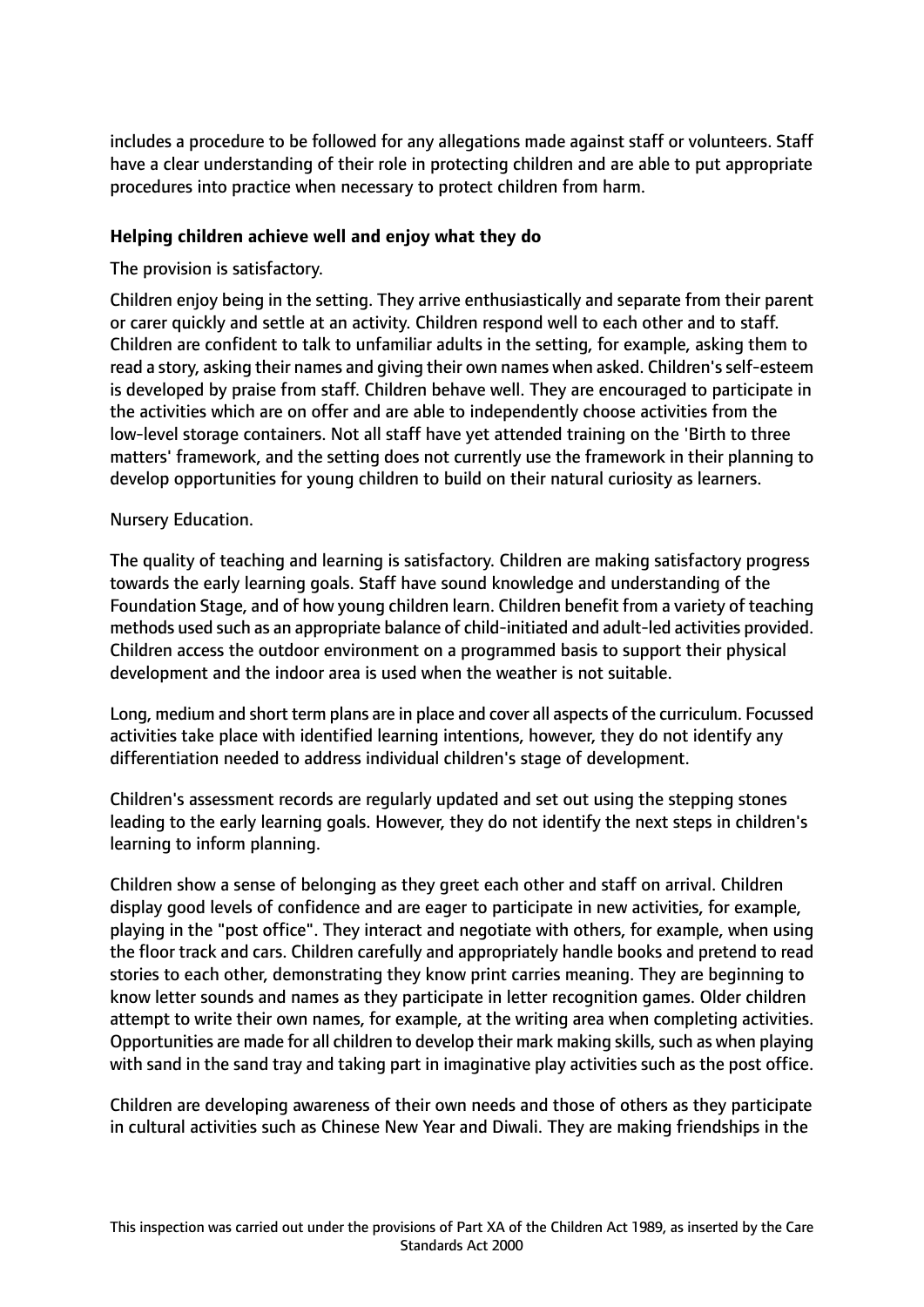setting and seek out a preferred playmate and play alongside each other for extended periods of time interacting and negotiating roles, for example, as they construct towers with play bricks.

Children count reliably to five and use number to solve practical problems like how many chairs are at the table for snack time. They are developing a sense of time as they discuss, during whole group time, the weather, the day of the week and month of the year. Children are learning simple calculation skills as they sing number rhymes, such as using their fingers to count with when singing ' five speckled frogs'.

Children have a good awareness of space as they freely manoeuvre around the setting. They use wheeled toys, slides, mini-stilts and roll and catch balls and bean bags. They are learning about their local community as they visit the local library and the local nursery school. Visitors to the setting include the fire service, health visitor and vicar. Children are learning about other cultures through topics such as Chinese New Year and Diwali. Children use construction resources to build, for example, towers with the Duplo. Children are learning about information technology as they use programmable toys and imaginative play resources such as the microwave.

Children are exploring colour, shape, texture, form and space in two and three dimensions as they handle the play resources. They use their imagination well when playing with construction resources and explore musical tones and pitch when playing with musical instruments.

# **Helping children make a positive contribution**

The provision is good.

Children are valued by staff who respect their individuality, which is helping them develop a sense of belonging. All children have equal access to toys and equipment. They are praised by staff who talk to them spontaneously about their home life, for example, "Is mummy going shopping today?" Children are learning about their local environment as they visit the library and nursery school, and receive visitors to the setting such as the fire service and the vicar. Children confidently enter the playgroup and are happy to follow the daily routines.

Children who have learning difficulties and disabilities benefit from staff who have attended the appropriate training. Their individual needs are addressed through following the Code of Practice and working alongside other professionals.

Children are encouraged to be independent in self-care when using the toilets, washing their hands and accessing drinking water during the session. They take care of their environment as they help tidy up activities. Children are learning about acceptable behaviour as they follow the routines of the day. They benefit from staff who use distraction, praise and encouragement to help them understand what is acceptable. All children share and take turns amicably.

The partnership with parents and carers is good. Parents receive information about the pre-school in the setting's prospectus and are informed of the term's curriculum topic in newsletters. Children benefit from the two-way sharing of information between parents and staff through daily chats, notice board information and regular newsletters. Parents have opportunities to contribute to their children's development records through open evenings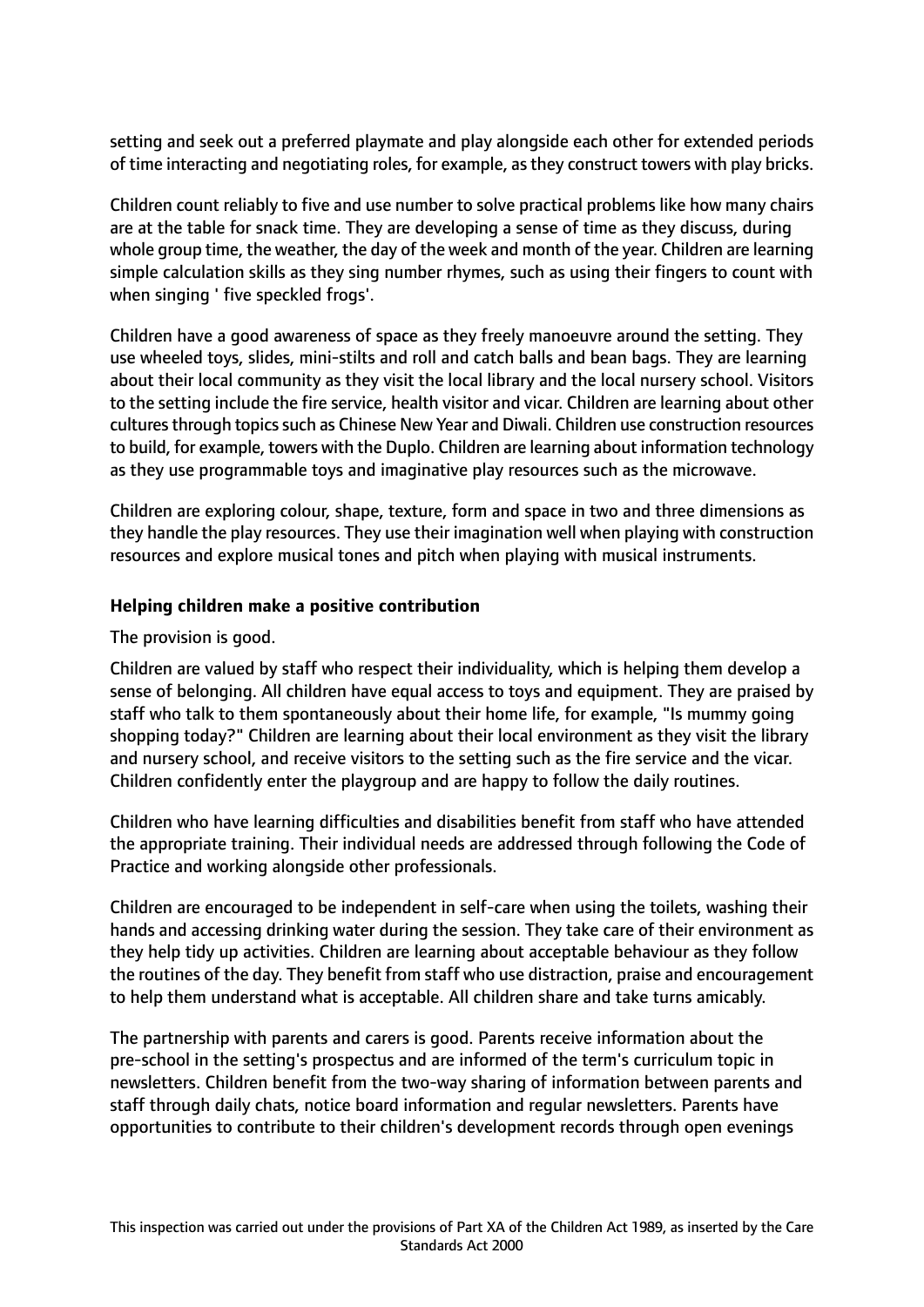and the offering of individual appointments. The playgroup's management committee is made up of parents of children attending the playgroup.

Children's spiritual, moral, social and cultural development is fostered because they are developing confidence and self-esteem, behave well and are developing a good understanding of right and wrong. Children relate well to each other and staff, and are developing an understanding of their community through visitors to the setting and outings made. Children are beginning to show an appreciation of other cultures and beliefs through topics and activities offered.

# **Organisation**

The organisation is satisfactory.

Children's health, safety, welfare and well-being are promoted by the implementation of clear written policies and procedures. However, an accurate record of staff's arrival and departure is not kept. Children benefit from a robust system to ensure staff who work with children are suitable to do so. The employment procedures and induction of new staff are implemented effectively to promote children's welfare and safety. Children are looked after by staff who are encouraged and supported to attend training and increase their knowledge of childcare and early education which enhances the learning environment.

The leadership and management of the setting is satisfactory. The committee and staff team are committed to continuous improvement of the playgroup. The committee meet regularly and the supervisor is invited to attend these meetings. Staff meetings take place regularly to discuss training issues and planning of sessions. A staff appraisal system is in place. Overall children's needs are met.

## **Improvements since the last inspection**

At the last inspection the setting agreed to obtain a copy of the Government publication 'What To Do If You're Worried A child Is Being Abused'. Ensure that all clusters of learning are effectively planned for in communication, language and literacy, in particular linking sound and letter and provide parents with opportunities to discuss and view their children's achievement records. A copy of the Government booklet is now in place. Opportunities for children to link sound and letter are now incorporated into session plans, for example, in letter recognition games, and parents are offered individual appointments to view and discuss their children's achievement records.

## **Complaints since the last inspection**

Since the last inspection there have been no complaints made to Ofsted that required the provider or Ofsted to take any action in order to meet the National Standards.

The provider is required to keep a record of complaints made by parents, which they can see on request. The complaints record may contain complaints other than those made to Ofsted.